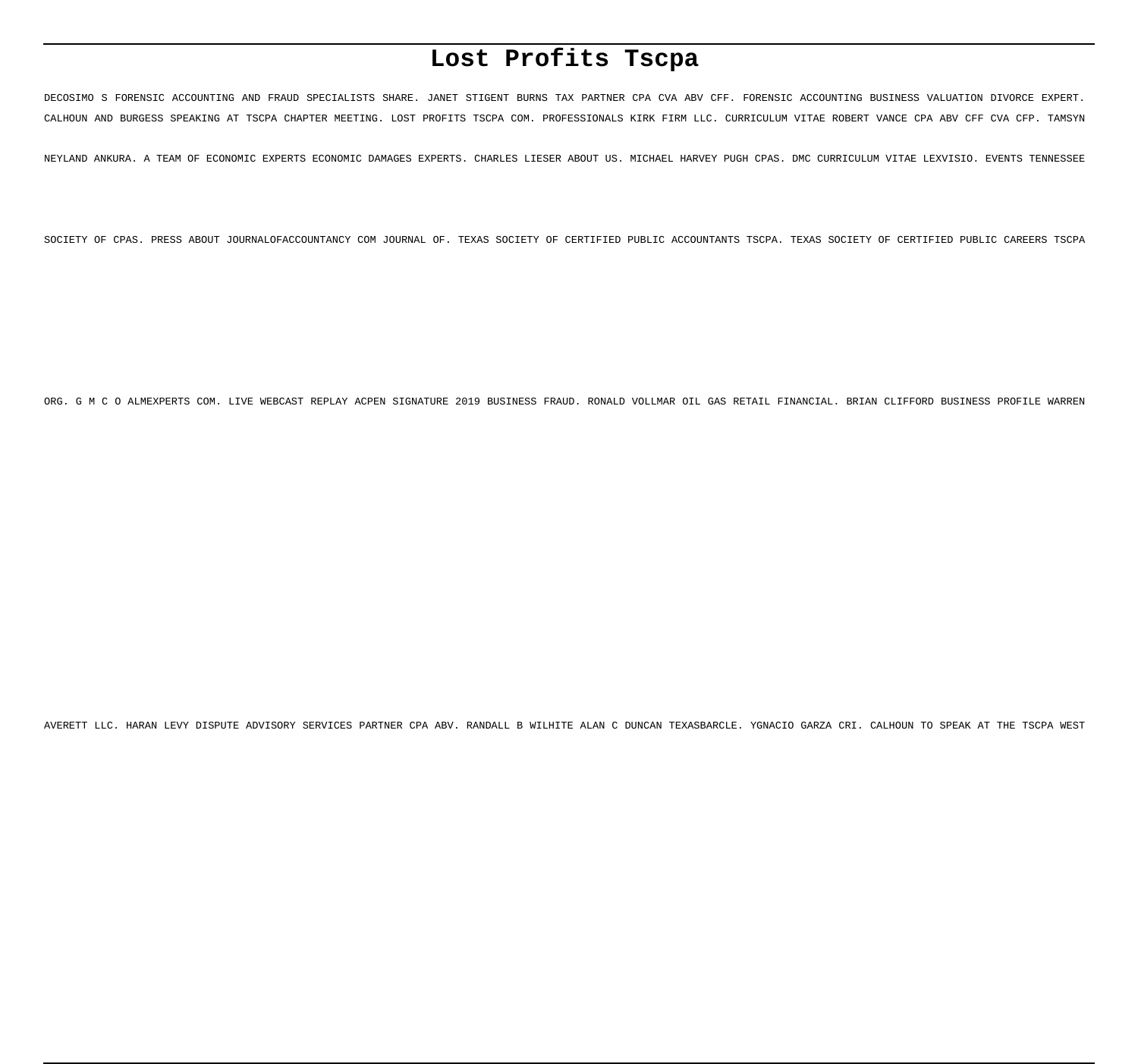GLASSCPA COM. J RALEIGH BAILES CPA PFS BAILESBATESCPAS COM. JEFF COMPTON CPA CFE ABV COMPTON AMP WENDLER P C. JASON PATRICK CABLES ANKURA. 2019 FORENSIC LITIGATION AND VALUATION SERVICES TSCPA. SCOTT VAN METER GLASSRATNER. THE NICEST WAY TO BUILD YOUR BUSINESS CTSCPA COM. 2016 AICPA PCPS CPA COM NATIONAL MAP SURVEY. TBA CLE. JOHN K FLATO CPA ABV ASA €" FERGUSON CAMP POLL. SHEA HANCOCK HANCOCK FIRM. SHEA HANCOCK FIRM. SCOTT A BAYLEY ACCUMYN CONSULTING. GERALD R POTTS CPA PC A PROFESSIONAL TAX AND. CERTIFIED PUBLIC ACCOUNTANT ACCREDITED IN BUSINESS. SHEA M HANCOCK MEMBERS SECTION COLLABORATIVE DIVORCE TEXAS. BUSINESS VALUATION RESOURCES. RENEE HARWELL CPA ABV – HARWELL VALUATION ADVISORS. JEFF COMPTON SHAREHOLDER CPA COMPTON AMP WENDLER LINKEDIN. ELISE PADGETT WHITLEY PENN. TBA CLE. VALERIE J GRAY CPA ABV CFF CFE MSA

# **DECOSIMO S FORENSIC ACCOUNTING AND FRAUD SPECIALISTS SHARE**

December 9th, 2019 - Mr Costello's experience includes extensive consulting work and testimony in tax accounting financial economic and business issues of commercial litigation with emphasis on business valuation economic damages â $\epsilon$ " including lost profits personal injury wrongful death and wrongful termination â $\epsilon$ " and forensic accounting issues'

#### '**Janet Stigent burns Tax Partner CPA CVA ABV CFF**

December 25th, 2019 - Janet Stigent Burns has more than 30 years of experience providing a broad range of comprehensive tax business valuation litigation support and forensic accounting services She has served a range of clients including individuals trusts and diversified companies engaged in a wide variety of'

#### '**forensic accounting business valuation divorce expert**

december 16th, 2019 - we offer forensic accounting and business valuation services for divorce personal injury and wrongful death damages lost business profits and expert witness testimony in memphis nashville and the tennessee region robert vance cpa abv cff cva cfp''**calhoun and burgess speaking at tscpa chapter meeting** november 30th, 2019 - karolina calhoun cpa abv cff and taryn e burgess will present "how to value a business amp situations that give rise to a valuation― at the memphis chapter of the tennessee society of cpas monthly meeting december 18'

# '**Lost Profits Tscpa Com**

December 17th, 2019 - The Presentation Will Discuss Elements Of Reasonableness And Their Application To Lost Profit Damage Measurement Evaluate Your Own Lost Profits And The Lost Profits Of Others Using Reasonableness Reporting On Reasonableness Using A Review Critique And Or Rebuttal'

#### '**Professionals Kirk Firm LLC**

November 25th, 2019 - Prepared Lost Profits Economic Damages Analyses For A Variety Of Industries Resulting In Damages Ranging From 100 Thousand To 1 Billion Provided Forensic Investigation Services For An Investor Of An Online Retail Business'

#### '**Curriculum Vitae Robert Vance CPA ABV CFF CVA CFP**

December 16th, 2019 - TSCPA Forensic amp Valuation Services Conference 1997 1999 2004 2009 2011 2018 BVR amp ASA Divorce A Hands On Workshop for BV Practitioners 2008

Lost Business Profits Lost Earnings Capacity for Personal Injury Wrongful Death amp Wrongful Termination Forensic Investigative Accounting Fraud Divorce FINRA

# Arbitration''**Tamsyn Neyland Ankura**

**December 25th, 2019 - Tamsyn Neyland is a Senior Director at Ankura with more than eight years of experience in forensic accounting and investigations litigation and dispute consulting auditing and accounting advising**'

# '**a team of economic experts economic damages experts**

december 20th, 2019 - a team of economic experts gmco is a team of economic experts  $\hat{a}\epsilon^x$  certified public accountants and certified valuation analysts we provide common sense solutions to complex problems in matters of economic damages litigation support business valuation and more' '**CHARLES LIESER ABOUT US**

NOVEMBER 29TH, 2019 - ABOUT US WE ARE AWARD WINNING LAW FIRM CHARLES LIESER IS A LEADER IN AREAS OF ESTATE PLANNING 860 RECIPIENT OF TSCPA FORT WORTH CHAPTER S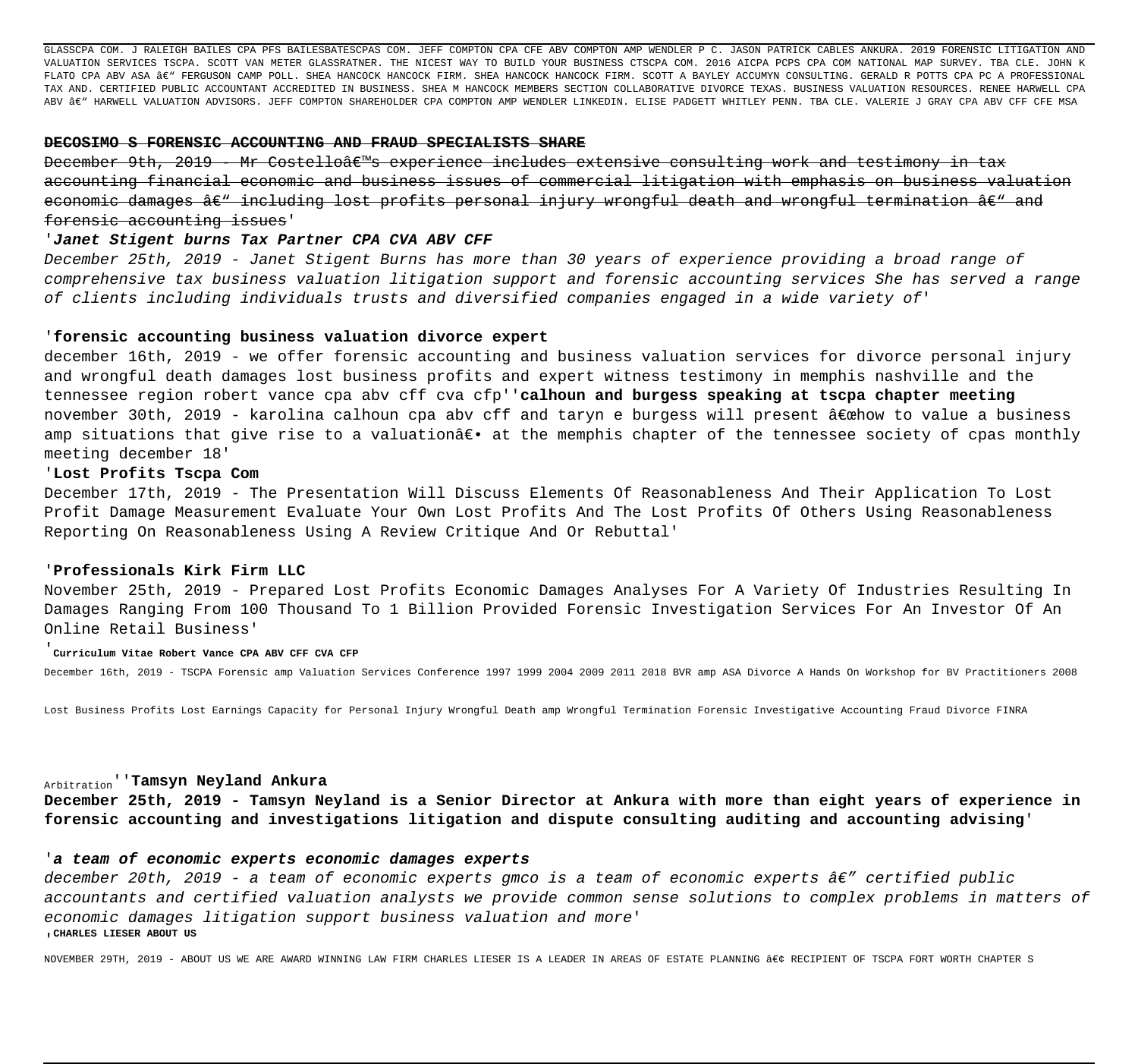OUTSTANDING LEADERSHIP FOR SERVICE AS COMMITTEE CHAIRMAN 06 ASSISTED CLIENTS IN ANALYZING CLAIMS AND OBTAINING COMPENSATION FOR DAMAGES AND LOST PROFITS'

# '**Michael Harvey Pugh CPAs**

December 16th, 2019 - He has valued hundreds of businesses and related intangible assets for a wide spectrum of industries and includes services for gift and estate tax planning economic damages lost profits mergers and acquisitions buy sell agreements and marital dissolutions''**DMC Curriculum Vitae LexVisio**

December 6th, 2019 - at TSCPA FVS Conference October 25 2016 Brentwood Tennessee "Lost Profits A Case Study of Reasonable Certainty and Discounting â€. Co presenter at AICPA Forensic amp Valuation Services Conference **November 10 2015 Las Vegas Nevada**'

#### '**EVENTS TENNESSEE SOCIETY OF CPAS**

DECEMBER 26TH, 2019 - LOST PROFITS ARE THE DAMAGES REASONABLE OL257 19 1 00 CREDITS CREDIT TYPE ACCOUNTING 1 00 OPEN SOURCE INTELLIGENCE OL255 19 2 00 CREDITS CREDIT TYPE TSCPA ACTS ON BEHALF OF ITS MEMBERS AND PROVIDES SUPPORT ENABLING ITS MEMBERS TO PERFORM QUALITY PROFESSIONAL SERVICES WHILE SERVING THE PUBLIC INTEREST'

# '**PRESS ABOUT JOURNALOFACCOUNTANCY COM JOURNAL OF**

APRIL 9TH, 2019 - HELLO YOU NEED TO ENABLE JAVASCRIPT TO USE CPA LINKS JOURNAL OF ACCOUNTANCY FORENSIC ACCOUNTANTS ARE FREQUENTLY ENGAGED TO REVIEW INSURANCE CLAIMS FOR BUSINESS INTERRUPTION OR LOST PROFITS THIS ARTICLE USES A HYPOTHETICAL CASE STUDY TO HIGHLIGHT AREAS THAT REQUIRE FURTHER EXAMINATION IN DETER READ ARTICLE'

#### '**Texas Society Of Certified Public Accountants TSCPA**

December 25th, 2019 - In No Event Shall Texas Society Of Certified Public Accountants Be Liable For Any Incidental Special Or Consequential Damages Lost Profits Or Lost Or Damaged Data Or Any Indirect Damages Whether Arising In Contract Tort Including Negligence Or Otherwise Even If Texas Society Of Certified Public Accountants Has Been Informed Of The''**TEXAS SOCIETY OF CERTIFIED PUBLIC CAREERS TSCPA ORG**

NOVEMBER 13TH, 2019 - IN NO EVENT SHALL TEXAS SOCIETY OF CERTIFIED PUBLIC ACCOUNTANTS BE LIABLE FOR ANY INCIDENTAL SPECIAL OR CONSEQUENTIAL DAMAGES LOST PROFITS OR LOST OR DAMAGED DATA OR ANY INDIRECT DAMAGES WHETHER ARISING IN CONTRACT TORT INCLUDING NEGLIGENCE OR OTHERWISE EVEN IF TEXAS SOCIETY OF CERTIFIED PUBLIC ACCOUNTANTS HAS BEEN INFORMED OF THE'

#### '**G M C O Almexperts Com**

September 5th, 2019 - Lost Profits Income Tax Controversy Forensic Accounting Litigation Testimony Wrongful Deat Personal In Ury Lost Wages Wrongful Termination Insurance Wholesale Trucking Franc Ises Automobile Grocery Food Service Financial Institutions Division Of Marital Property Professional Practice Closely Held Business''**Live**

# **Webcast Replay ACPEN Signature 2019 Business Fraud**

December 17th, 2019 - So an organization with 10 000 000 in revenue would lose about 500 000 in revenueâe and profit because the lost revenue goes right to the organization's bottom line If that organization had a profit rate of 15 it would need to generate about 3 333 000 in additional revenue to recover those lost profits''**Ronald Vollmar Oil Gas Retail Financial**

December 22nd, 2019 - Ronald Vollmar specializes in serving the oil and gas retail financial services and manufacturing sectors of the economy with experience including the management of a wide variety of litigation bankruptcy valuation audit and internal control review engagements''**Brian Clifford Business Profile Warren Averett LLC**

December 14th, 2019 - Brian M Clifford CPA ABV CFF C Brian M Clifford CPA ABV CFF C Mr Clifford is a Principal at AEA Group Since joining AEA he has provided clients with consulting services in disputes concentrating in areas of lost profits determinations forensic accounting financial investigations and valuation services in the health care'

# '**Haran Levy Dispute Advisory Services Partner CPA ABV**

December 26th, 2019 - Haran Levy is a partner in BDO's Litigation amp Disputes practice He has more than 25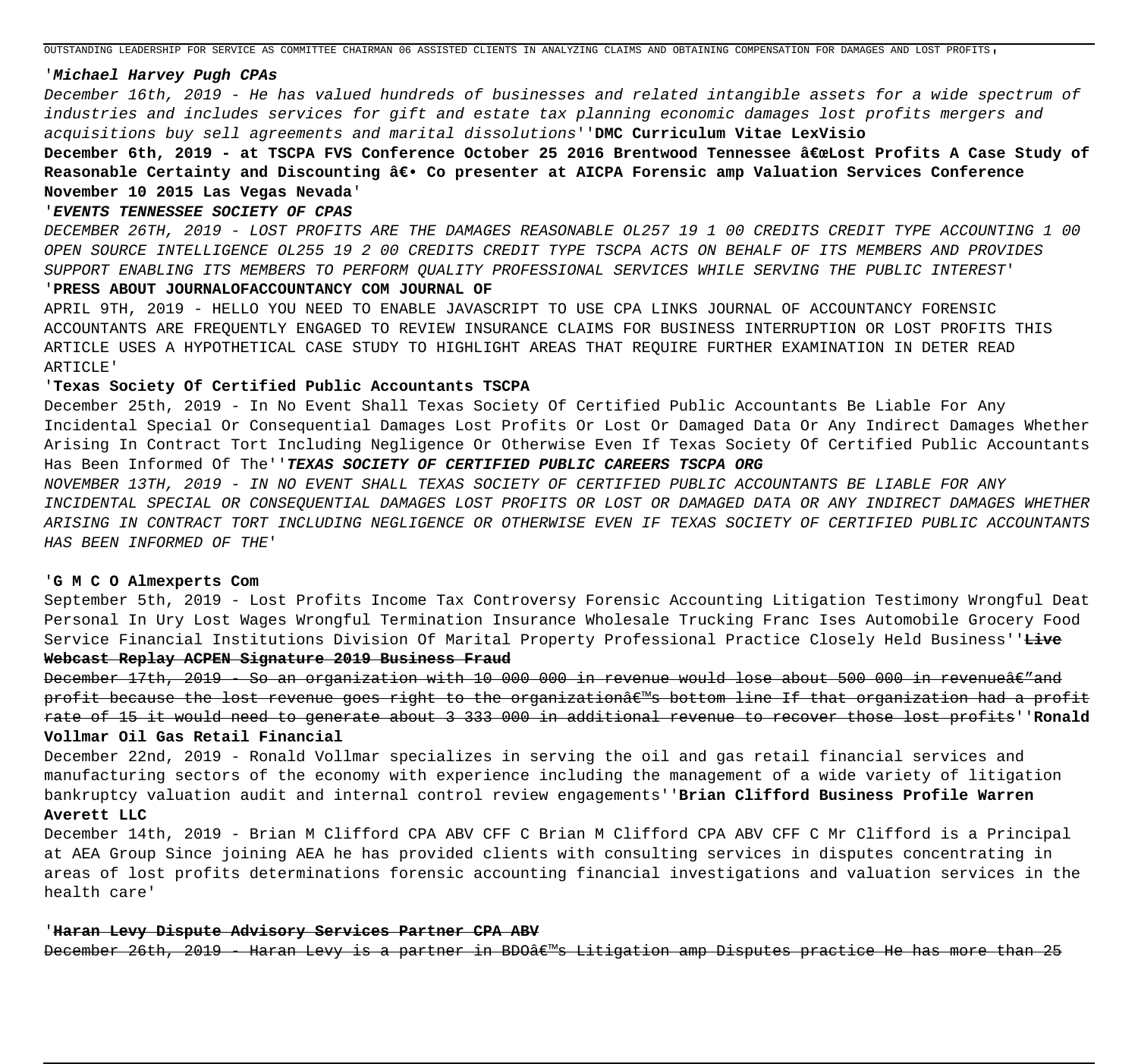years of experience providing forensic accounting services such as dispute resolution litigation support and fraud investigations to organizations and their counsel He is well versed in family law matters''**RANDALL B WILHITE ALAN C DUNCAN TexasBarCLE**

**December 21st, 2019 - RANDALL B WILHITE Fullenweider Wilhite P C 4265 San Felipe Suite 1400 Houston Texas 77027 Fort Worth Chapter of TSCPA Commercial Damages and Economic amp Lost Profits Calculations**''**Ygnacio Garza CRI** December 26th, 2019 - Ygnacio has worked in public accounting for more than 40 years and has been providing litigation support services as an expert witness for more than 25 He has an active accounting practice providing income tax financial statement preparation and business consulting services to a wide range of clients He has been retained in over 600 cases'

#### '**Calhoun to Speak at the TSCPA West Tennessee Chapter**

November 17th, 2019 - Calhoun to Speak at the TSCPA West Tennessee Chapter Meeting February 13 2019 Karolina Calhoun CPA ABV CFF Vice President will present at the Tennessee Society of CPAs West Tennessee Chapter monthly meeting in Jackson TN February 19'

# '**Sheila Enriquez JD CPA CFF Managing Shareholder**

November 12th, 2019 - View Sheila Enriquez JD CPA CFFâ EMS profile on LinkedIn the world s largest professional community Sheila has 1 job listed on their profile See the complete profile on LinkedIn and discover Sheila's connections and jobs at similar companies'

# '**shea m hancock collaborative divorce houston**

december 25th, 2019 - now entering his eleventh year with hancock firm shea hancock has earned leadership roles in diverse disciplines including estate and gift evaluations business exit planning litigation support involving divorce lost profits and economic damages his contributions prove invaluable in buyers representation as well as sellers representation''**How to Deter Fraud in TSCPA**

**December 25th, 2019 - organizations around the world lost an estimated 5 percent of their annual revenues to occupational fraud More than 75 percent of the occupational fraud reported was committed by individuals working in seven key departments accounting operations sales executive and upper management customer service purchasing and finance**'

'**Tom Glass glasscpa com glasscpa com**

December 7th, 2019 - He has participated as an expert witness in State and Federal courts on matters of business damages and lost profits business valuations loss of

liability partnership disputes accountant and attorney professional liability separate and community property issues bankruptcy claims and usury claims''**J Raleigh**

### **Bailes CPA PFS Bailesbatescpas Com**

December 10th, 2019 - J Raleigh Bailes CPA PFS As Well As Determination Of Lost Profits And Damages Sustained He Also Enjoys Business Valuations He Has Been Involved In Numerous Negotiations Of Business Acquisitions And Dispositions Texas Society Of Certified Public Accountants TSCPA And The Houston Chapter Of The TSCPA'

# '**Jeff Compton CPA CFE ABV Compton Amp Wendler P C**

December 23rd, 2019 - Education Rice University B A Degree 1977 With Majors In Economics And English University Of Houston Post Graduate Courses In Accounting 1977 78 Professional Status Passed C P A Examination November 1978 Certified Public Accountant Licensed In Texas Since 1980 Certified Fraud Examiner Since 1991 Certificate Of Educational Achievement'

# '**Jason Patrick Cables Ankura**

December 15th, 2019 - Jason Patrick Cables Is A Managing Director At Ankura Based In Houston He Was Formally With Navigantâ $\varepsilon^m$ s Forensic Accounting Amp Claims Consulting Practice Within The Disputes Forensics Amp Legal Technology Segment Acquired By Ankura In 2018''**2019 FORENSIC LITIGATION AND VALUATION SERVICES TSCPA DECEMBER 27TH, 2019 - DIFFERENCES BETWEEN LOST PROFITS AND LOST BUSINESS VALUE IN DAMAGES CALCULATIONS U REGISTER ONLINE AT WWW TSCPA ORG W FAX CREDIT CARD REGISTRATIONS TO 972 687 8696 OR 800 207 0273 2019 FORENSIC**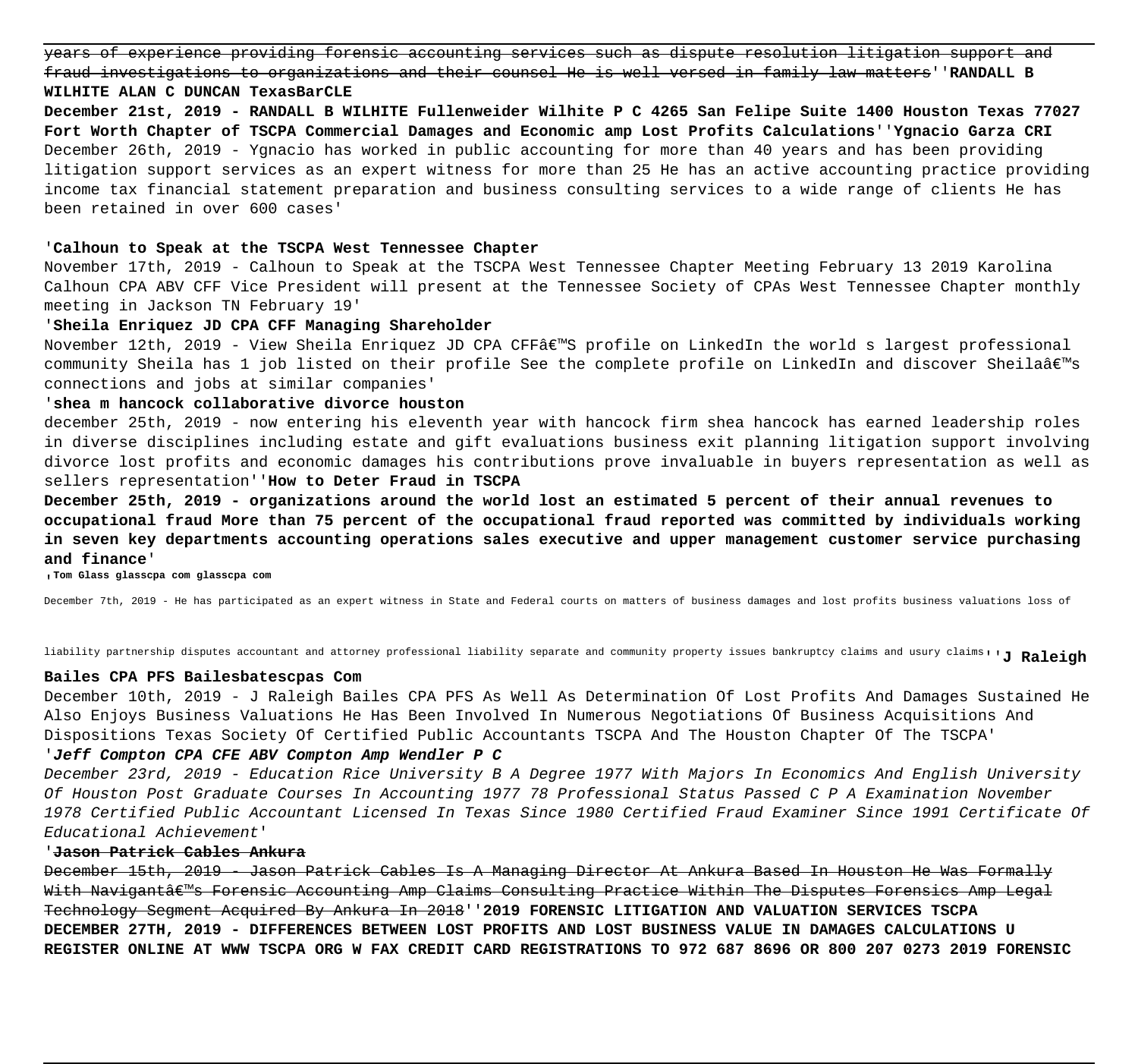# **LITIGATION AND VALUATION SERVICES CONFERENCE TXCPAS**'

#### '**SCOTT VAN METER GLASSRATNER**

DECEMBER 22ND, 2019 - HE HAS SERVED ON COMMITTEES AND HELD LEADERSHIP POSITIONS IN MANY OF THESE ORGANIZATIONS SCOTT HAS PUBLISHED ARTICLES AND GIVEN PRESENTATIONS ON MULTIPLE TOPICS THROUGHOUT HIS CAREER INCLUDING ETHICS LOST PROFITS STATISTICAL ANALYSIS AND BANKRUPTCY RELATED ISSUES''**The Nicest Way To Build Your Business Ctscpa**

# **Com**

December 2nd, 2019 - The Nicest Way To Build Your Business Curtis T Snodgrass CPA LLC Is A Full Service Tax Accounting And Business Consulting Firm Located In Broomfield CO Welcome It Requires 16 Times The Investment For An Existing Customer To Replace The Profits Of One Who Is Lost'

#### '**2016 AICPA PCPS CPA COM NATIONAL MAP SURVEY**

December 25th, 2019 - buy back market share lost after the recession Employee costs continue to rise as competition for talent gets stronger Firms at the higher level are more leveraged  $A\epsilon$ " adding more professional staff at a faster rate than they are making new owners That means the pool of labor contributing to the top line has a smaller percentage of'

#### '**TBA CLE**

December 17th, 2019 - Robert Vance is a forensic CPA and forensic economist concentrating his practice on business valuation divorce litigation support commercial lost profits and personal injury economic damage calculations forensic investigations and expert witness testimony Robert is the principal of Forensic amp Valuation Services PLC in Memphis Tennessee'

<sub>'</sub> John K Flato CPA ABV ASA â€" Ferguson Camp Poll

December 10th, 2019 - State Bar of Texas Advanced Expert Witness Course February 2001 "Lost Profits in Business Litigation TSCPA Houston Chapter Texas Society of

Certified Public Accountants American Society of Appraisers ASA AICPA Accredited in Business Valuation Examination Committee Virtual''**shea hancock hancock**

#### **firm**

**december 22nd, 2019 - now entering his eleventh year with hancock firm shea hancock has earned leadership roles in diverse disciplines including estate and gift evaluations business exit planning litigation support involving divorce lost profits and economic damages**'

# '**shea hancock hancock firm**

december 15th, 2019 - now entering his eleventh year with hancock firm shea hancock has earned leadership roles in diverse disciplines including mergers and acquisitions estate and gift valuations business exit planning litigation support involving marital and business divorces lost profits and economic damages'

#### '**SCOTT A BAYLEY Accumyn Consulting**

**December 18th, 2019 - Mr Bayley a Managing Director is the founder of Accumyn and serves as its President He has served public and private businesses governmental entities and law firms with auditing accounting financial and economic consulting services for over 30 years**'

'**GERALD R POTTS CPA PC A PROFESSIONAL TAX AND**

DECEMBER 17TH, 2019 - IF YOU ARE NOT AGGRESSIVE WITH COLLECTION PROFITS ARE LOST HAVING STRICTER CREDIT STANDARDS WITH THE TIGHTENING OF CREDIT AND TERMS MORE CLIENTS

ARE PAYING FOR THEIR PURCHASES IN CASH WHICH LEADS TO MORE CASH ON HAND AND LOWERING THE BAD DEBT EXPENSE.

#### '**CERTIFIED PUBLIC ACCOUNTANT ACCREDITED IN BUSINESS**

**DECEMBER 5TH, 2019 - LOST PROFITS CALCULATIONS FINANCIAL ASPECTS OF FAMILY LAW AND OTHER CIVIL AND CRIMINAL** MATTERS TESTIMONY PROVIDED APPROXIMATELY 300 TIMES IN TSCPA TMA PANELIST "HELPING A BUSINESS SURVIVE A DOWN CYCLE€. SPRING 2002 STATE BAR OF TEXAS NEW FRONTIERS IN FAMILY LAW SEMINAR'